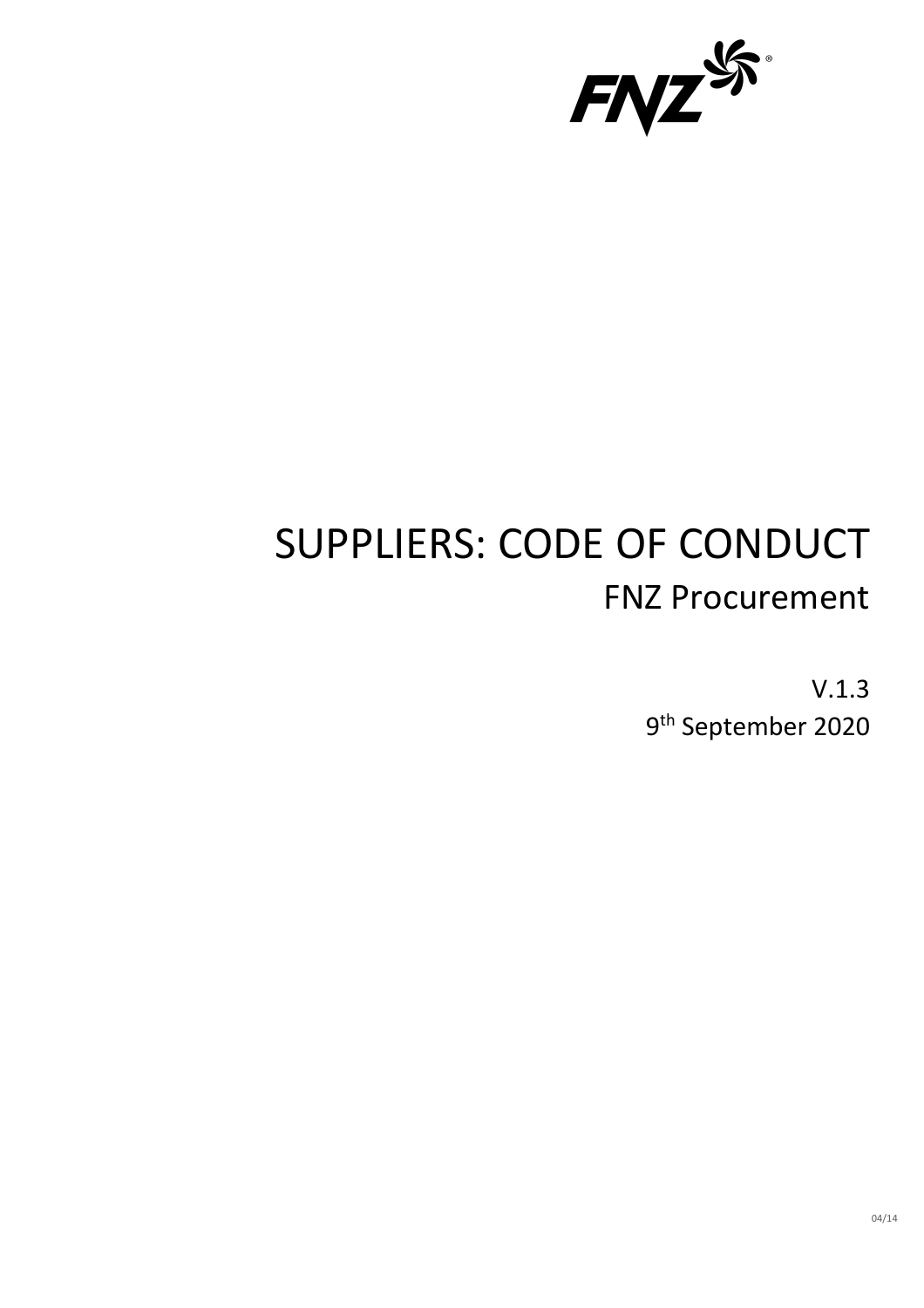

# **Table of Contents**

| $\mathbf{1}$   |     |  |  |  |
|----------------|-----|--|--|--|
|                | 1.1 |  |  |  |
|                | 1.2 |  |  |  |
| $\overline{2}$ |     |  |  |  |
|                | 2.1 |  |  |  |
|                | 2.2 |  |  |  |
|                | 2.3 |  |  |  |
|                | 2.4 |  |  |  |
|                | 2.5 |  |  |  |
| $\overline{3}$ |     |  |  |  |
|                | 3.1 |  |  |  |
|                | 3.2 |  |  |  |
| 4              |     |  |  |  |
|                | 4.1 |  |  |  |
|                | 4.2 |  |  |  |
|                | 4.3 |  |  |  |
|                |     |  |  |  |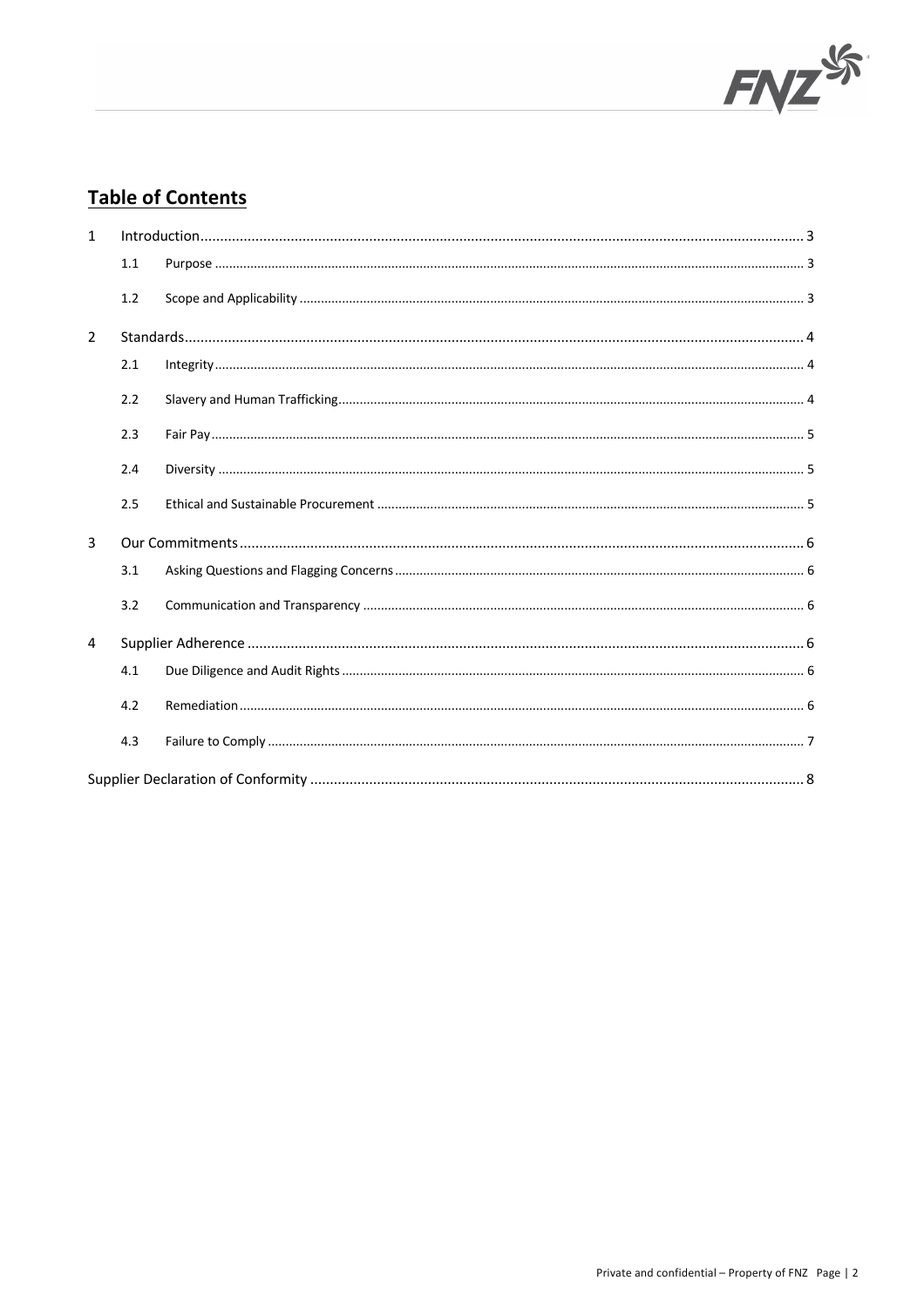

# **1 Introduction**

FNZ is the market leading provider of technology and administration services to major financial institutions in the platform and wealth management sectors across the globe. We partner with life companies, banks, asset managers and discretionary wealth managers to enable them to develop and distribute financial products and services to their customers across all major distribution channels.

FNZ procures a wide range of products and services from third party suppliers across the globe. These range from software and applications, insurance, data and consulting through to physical commodities such as stationery, office equipment and IT hardware. We have a responsibility to ensure that the third parties we choose to do business with, and the manner in which they do business, are a positive reflection of both our brand and culture, as such FNZ requires its suppliers to operate in accordance with the principles in this Supplier Code of Conduct ("**Code**") and in full compliance with all applicable laws and regulations.

The Code focuses on 5 main areas which are based on our business functions and corporate strategy: Integrity, Slavery and Human Trafficking, Fair Pay, Diversity, and Ethical and Sustainable Procurement. FNZ believes that through focusing on these target areas our suppliers can be in no doubt of the standards and practices which we expect to be upheld, no matter where in the world a supplier is located.

#### **1.1 Purpose**

The objective of this document is to provide suppliers with an understanding of the minimum standards to be observed and maintained across the global supply chain.

FNZ is committed to helping our suppliers to comply with this Code, and, in turn, FNZ expects its suppliers to apply the Code to its own supply chain. Suppliers are expected to be transparent in their practices and actively promote adherence to the Code. FNZ regularly monitors suppliers through a supplier governance framework, including the use of questionnaires and audits, to identify and assess potential risks.

### **1.2 Scope and Applicability**

The Code applies to all global suppliers and partners of the FNZ Group, whether the contractual arrangements are temporary, fixed term or permanent.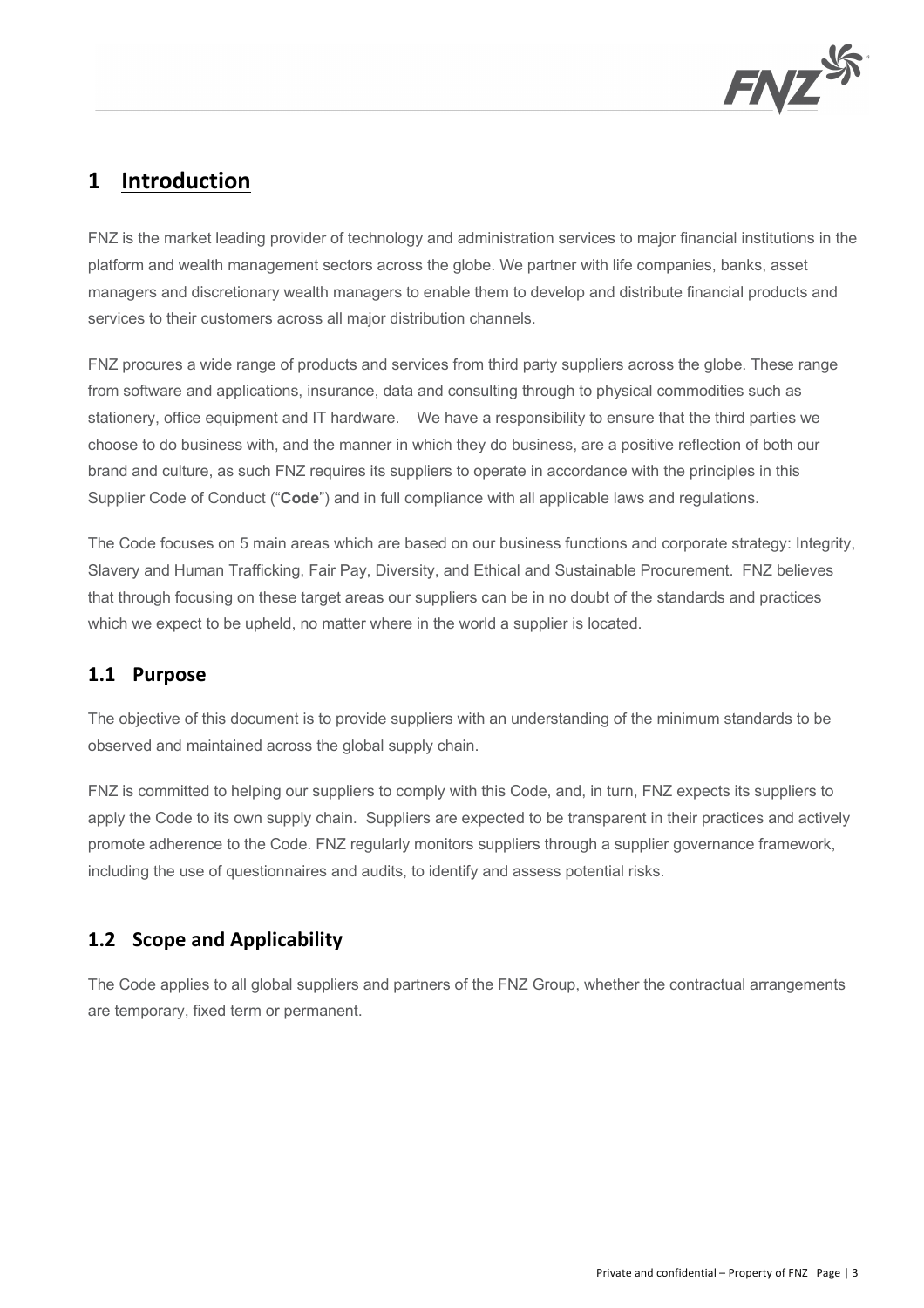

# **2 Standards**

FNZ suppliers are expected to provide safe working conditions, treat workers with dignity and respect, act fairly and ethically, and to use environmentally responsible practices wherever they make products or perform services for FNZ.

The key standards to be observed and upheld are listed below. This is not an exhaustive list and FNZ will make updates from time to time based on our findings.

## **2.1 Integrity**

FNZ suppliers shall not engage in any form of corruption, extortion, embezzlement, concealment, abuse of confidential information, misrepresentation of facts or other unfair business practices to obtain an unfair or improper advantage. Suppliers shall endeavor to abide by all applicable anti-corruption laws<sup>1</sup> and regulations of the countries in which they operate.

## **2.2 Slavery and Human Trafficking**

FNZ suppliers shall ensure that all work is completed voluntarily. Involuntary labor may include (but is not restricted to) the transportation, harboring, recruitment, transfer, receipt, or employment of persons by means of threat, force, coercion, abduction, fraud, or payment to any person that has any form of control over another person for the purpose of exploitation.

FNZ suppliers shall not withhold any workers' identification and/or travel documents, and shall ensure that workers' contracts clearly convey the conditions of employment in a language understood by the workers.

FNZ suppliers shall not impose unreasonable restrictions on movement within the workplace, or upon entering or exiting company facilities.

FNZ suppliers should ensure that workers are not required to pay fees to obtain their employment. Where such fees are found to have been paid by workers, such fees shall be repaid to the worker.

FNZ suppliers shall ensure that any third-party recruitment agencies it uses comply with the Code.

 $1$  The supplier shall comply with international anti-bribery standards as stated in the United Nations' Global Compact and local anti-corruption and bribery laws including The Bribery Act 2010.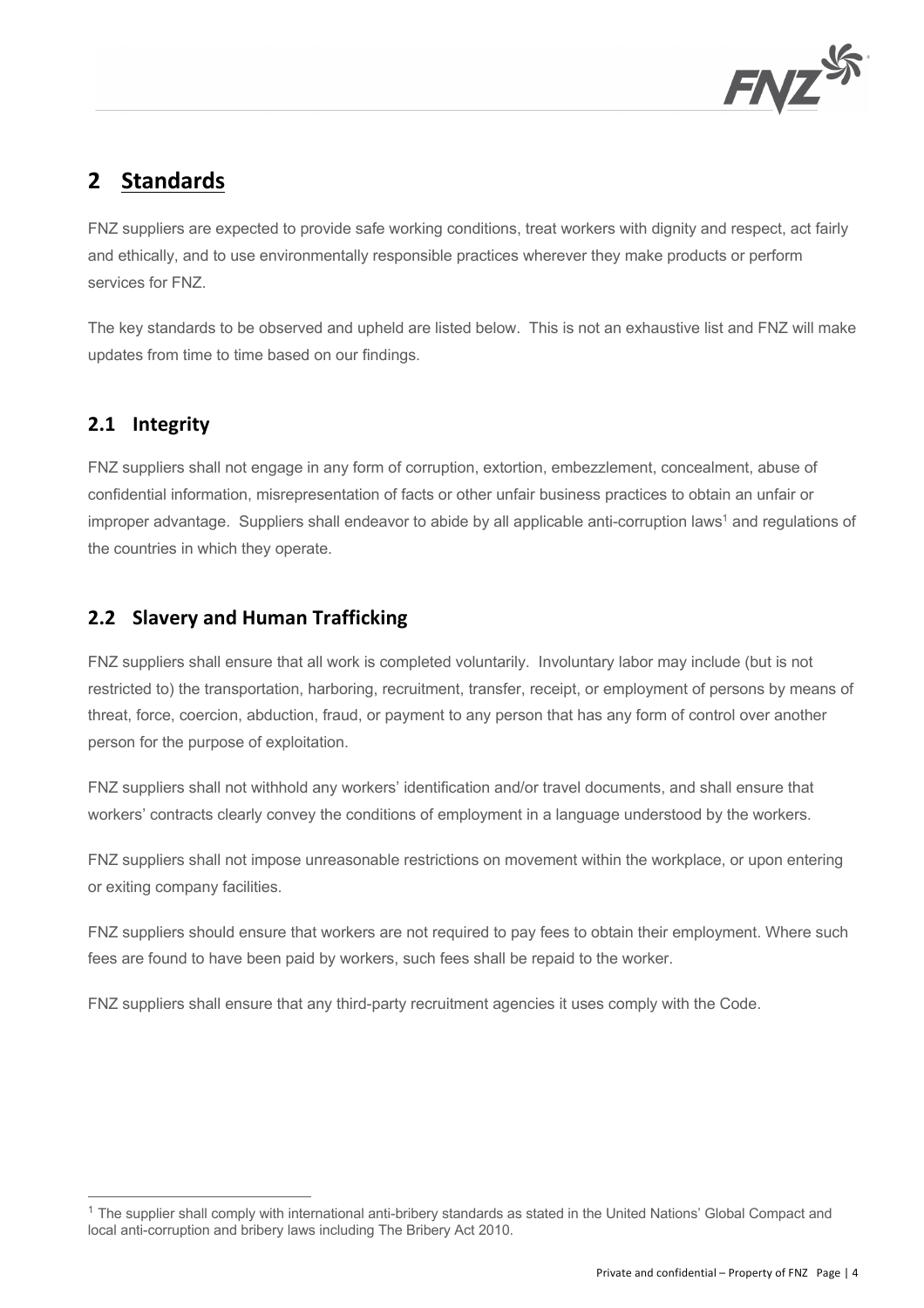

### **2.3 Fair Pay**

FNZ suppliers shall pay at least the minimum wage and provide any benefits required by law and/or contract; workers should be paid for overtime hours at the legal premium rate, and suppliers shall communicate pay structure and pay periods to all workers in a language that is understandable to each worker.

FNZ suppliers shall meet all legal requirements relating to wages and benefits, and pay accurate wages in a timely manner. Wage deductions shall not be used as a disciplinary measure.

## **2.4 Diversity**

The FNZ supply chain should reflect the diversity of the communities in which we operate, as such FNZ suppliers shall engage, promote and manage workers' performance based on merit, and shall not discriminate on any ground.

FNZ suppliers shall demonstrate a commitment to equality of opportunity for individuals and groups enabling them to live their lives free from discrimination and oppression.

### **2.5 Ethical and Sustainable Procurement**

FNZ suppliers shall take environmental and social considerations into account alongside financial factors in sourcing decisions and practices generally.

FNZ suppliers shall take appropriate and immediate action where breaches of basic standards are identified with a view to remediation, wherever possible.

FNZ suppliers shall strive to identify risks and vulnerabilities in its supply chain, taking necessary action to improve social and environmental impacts where it is within their area of control.

Ongoing communication with suppliers is vital in making sure appropriate standards are upheld. As such FNZ may from time to time request evidence of such communications, including but not limited to minutes of meetings and copies of any due diligence collected. The frequency of communication should be proportionate to the probability of risk, but no less than annually.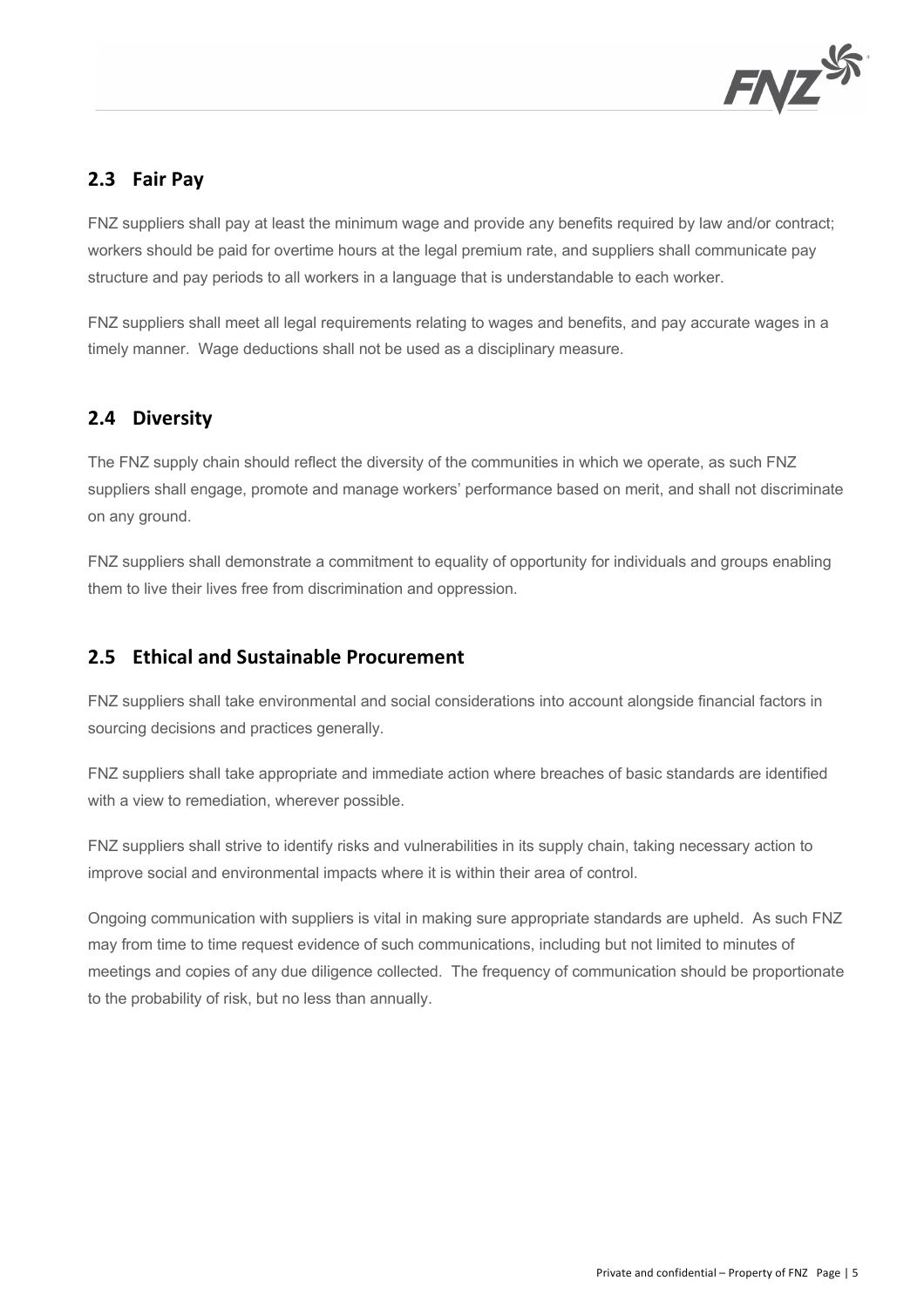

# **3 Our Commitments**

#### **3.1 Asking Questions and Flagging Concerns**

Suppliers looking for more information on the Code and its associated principles, or anyone looking to raise concerns, should engage FNZ Procurement directly, at procurement@fnz.co.uk

#### **3.2 Communication and Transparency**

Communications will be made both directly with suppliers, and through the FNZ website. We commit to transparency where we identify any issues or concerns, and these findings will aid us in developing our principles and process in this area on an ongoing basis.

# **4 Supplier Adherence**

Suppliers shall conform to all aspects of the FNZ Supplier Code of Conduct as implied into Terms of Business.

The Supplier shall communicate the principles as stated in this Code to its subcontractors and other business partners who are involved in supplying the products and services described in the respective agreement. The supplier shall motivate such parties to adhere to the same standards.

Suppliers will be asked to sign a declaration as part of commercial negotiations, and this will be discussed annually at each supplier review and/or due diligence refresh process.

#### **4.1 Due Diligence and Audit Rights**

FNZ reserves the right to assess the adoption of its standards throughout the global supply chain, and we expect all suppliers to maintain an adequate record of evidence to demonstrate compliance with the Code. FNZ may request access to such evidence, or otherwise to supplier sites where deemed necessary in the circumstances, for audit purposes.

#### **4.2 Remediation**

Where FNZ identifies any potential risk within the supply chain a meeting will be scheduled with the immediate contracting party within 5 working days. This meeting will be to establish any steps taken, and to agree steps for remediation.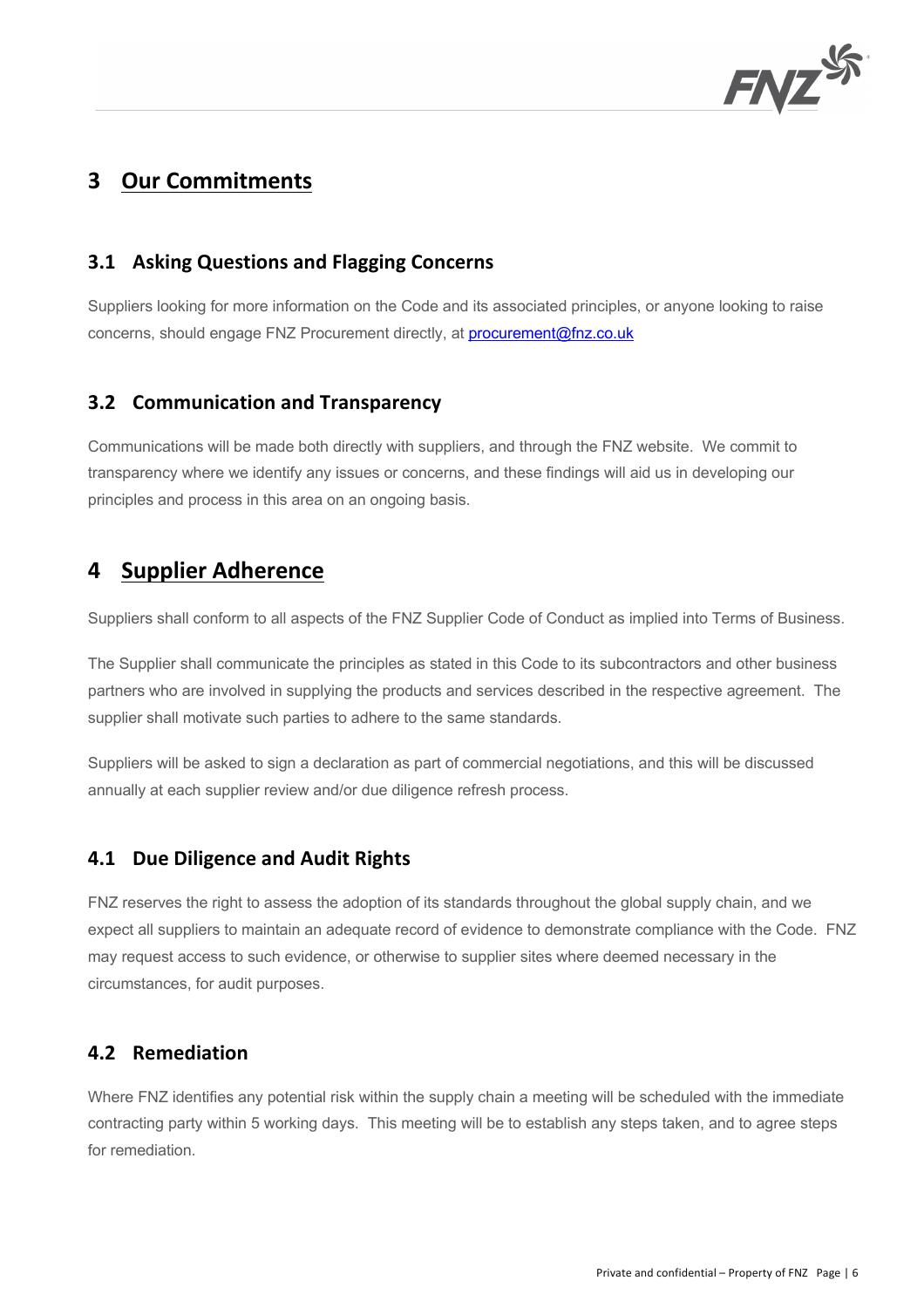

During the meeting, the parties will agree to a reporting frequency that is proportionate to the level of risk (this may be weekly, fortnightly, monthly, quarterly, etc., depending on the individual merits of the case), and minutes will be taken.

Any open risks will be monitored through to closure, and observed thereafter.

Where FNZ has taken all reasonable endeavors to work with the supplier to remediate the risk of slavery in the supply chain, but does not consider that the supplier is taking reasonable steps to remediate as agreed at the meeting, FNZ may decide to either step into the remediation process directly, or instruct a third party. All such costs borne by FNZ in its efforts to act responsibly to combat modern slavery will be passed on to the supplier.

### **4.3 Failure to Comply**

FNZ commits to support its suppliers to comply with the Code and upon evidence of any risk or failure will make all reasonable efforts to tackle the matter in an ethical and responsible way; however, where it is deemed that there is an unwarranted failure to comply with these standards, or with applicable laws and regulation, this may result in termination as a FNZ supplier or partner, and where necessary we will refer the matter to the relevant authorities.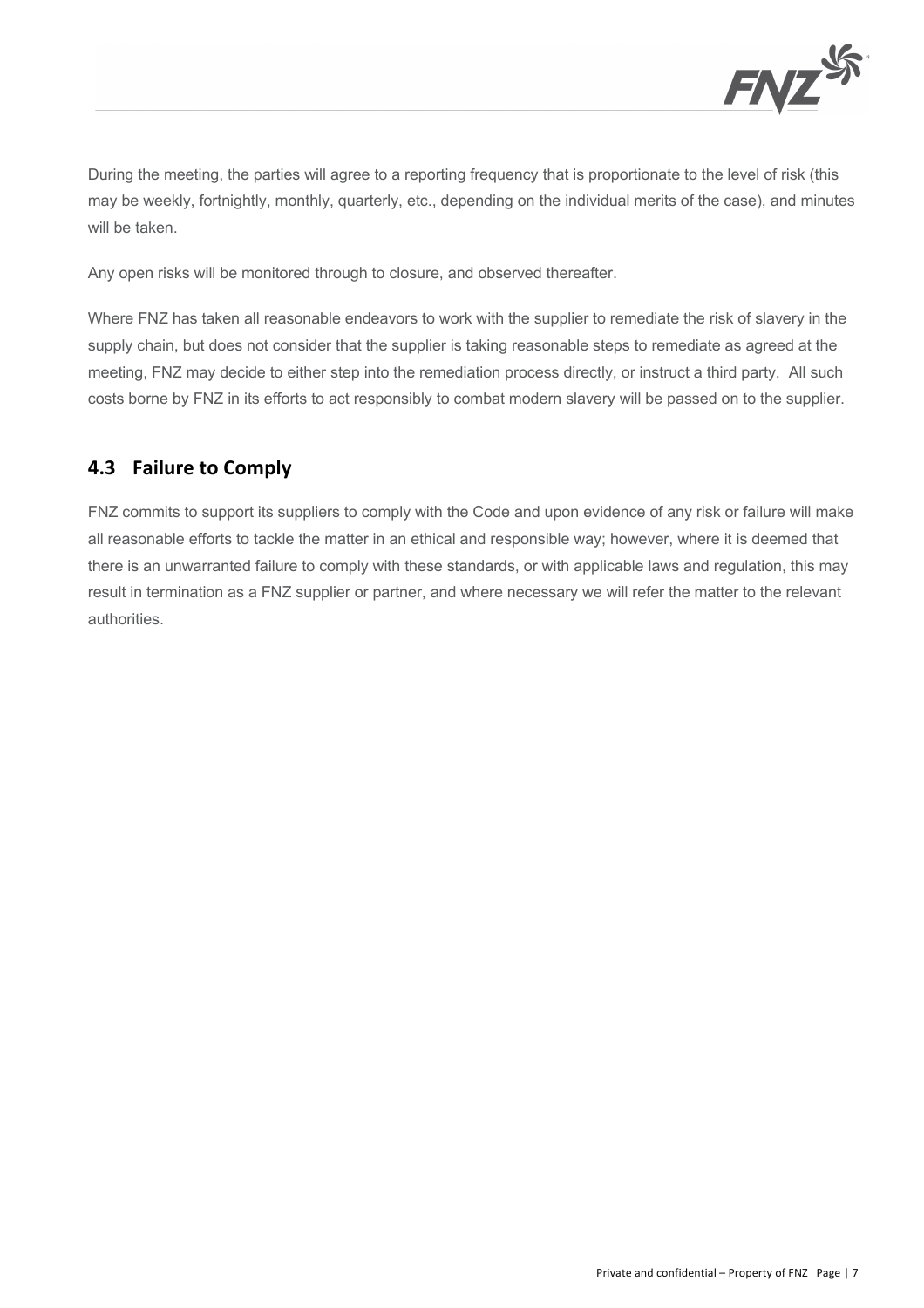

# **Supplier Declaration of Conformity**

**[***Name and address of supplier***]**

[*Date*]

To the Relevant Manager,

#### **RE: Supplier Declaration of Conformity with the standards as set forth in the FNZ Supplier Code of Conduct ("the Code").**

In accordance with **the Code** all new or existing FNZ suppliers shall support and evidence an acceptable level of ethical standards during the provision of any services, including the sale/resale of goods, to the FNZ Group.

I/We [Company Name] have read and accept the FNZ Code of Conduct and hereby confirm that I/we will make all reasonable endeavours to comply with FNZ's ethical standards, and ensure that these standards are maintained to an acceptable level within our own supply chain, while performing any services on behalf of the FNZ Group.

I/We understand that FNZ may audit such standards or evidence thereof either directly or through the use of a third party assessor, which may include access to any premises that is used or controlled by me/us.

For the avoidance of doubt I/we understand that the term "*ethical standards*" shall include all standards as noted within the Code, including, but not restricted to:

- **■** integrity,
- **■** slavery and human trafficking,
- diversity,
- fair pay,
- ethical and sustainable procurement.

We understand that these standards are a condition of our ongoing business relationship with the FNZ Group.

Yours Faithfully

for and on Behalf of [*Company Name*]